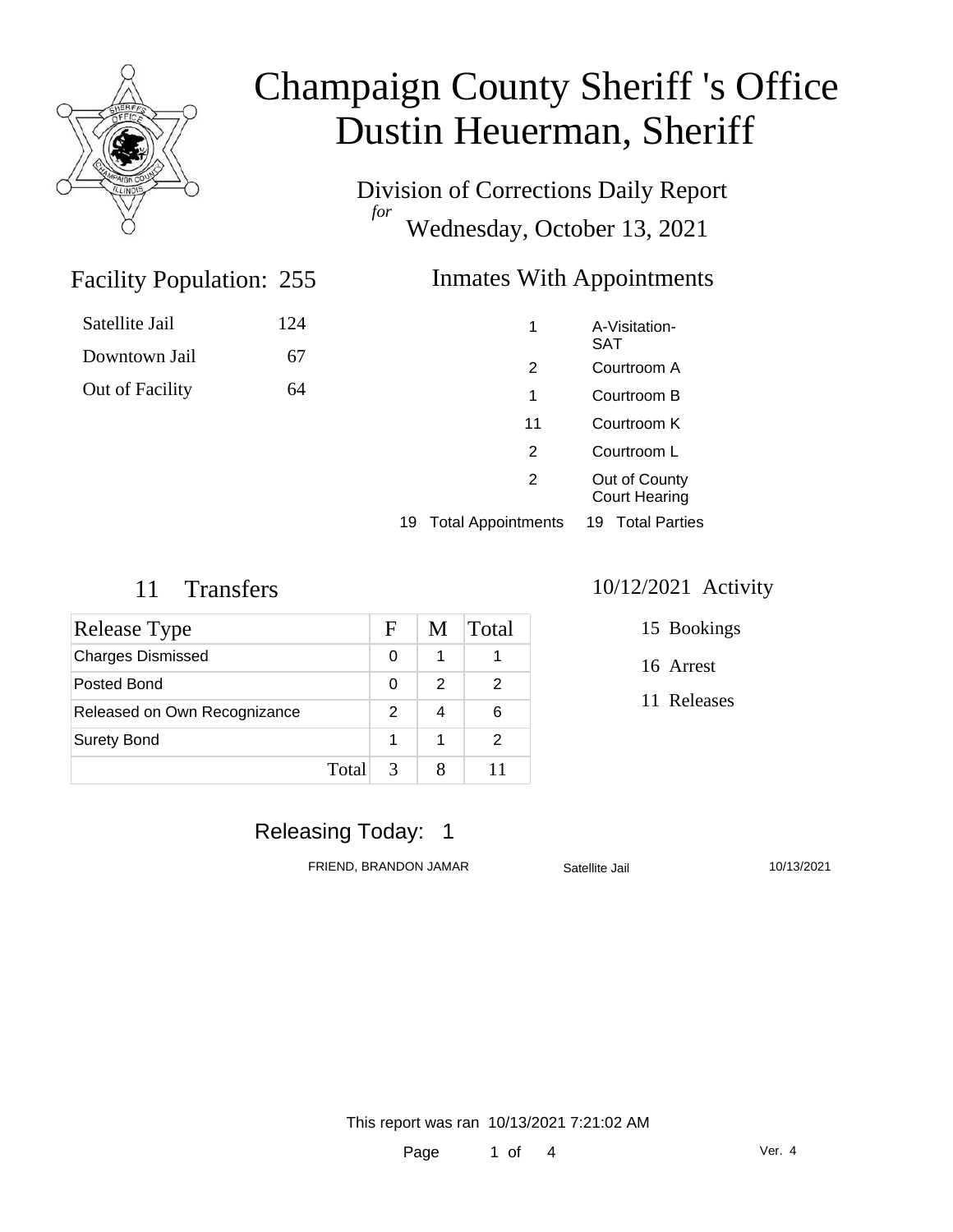

Division of Corrections Daily Report *for* Wednesday, October 13, 2021

#### Custody Status Count

- Electronic Home Dentention 20
	- Felony Arraignment 8
		- Felony Other 3
	- Felony Pre-Sentence 7
		- Felony Pre-Trial 172
	- Felony Pre-Trial DUI 3
	- Felony Sentenced CCSO 3
	- Felony Sentenced IDOC 17
		- Hold Other 3
	- Misdemeanor Arraignment 2
		- Misdemeanor Pre-Trial 3
			- Petition to Revoke 2
			- Remanded to DHS 12
				- Total 255

This report was ran 10/13/2021 7:21:02 AM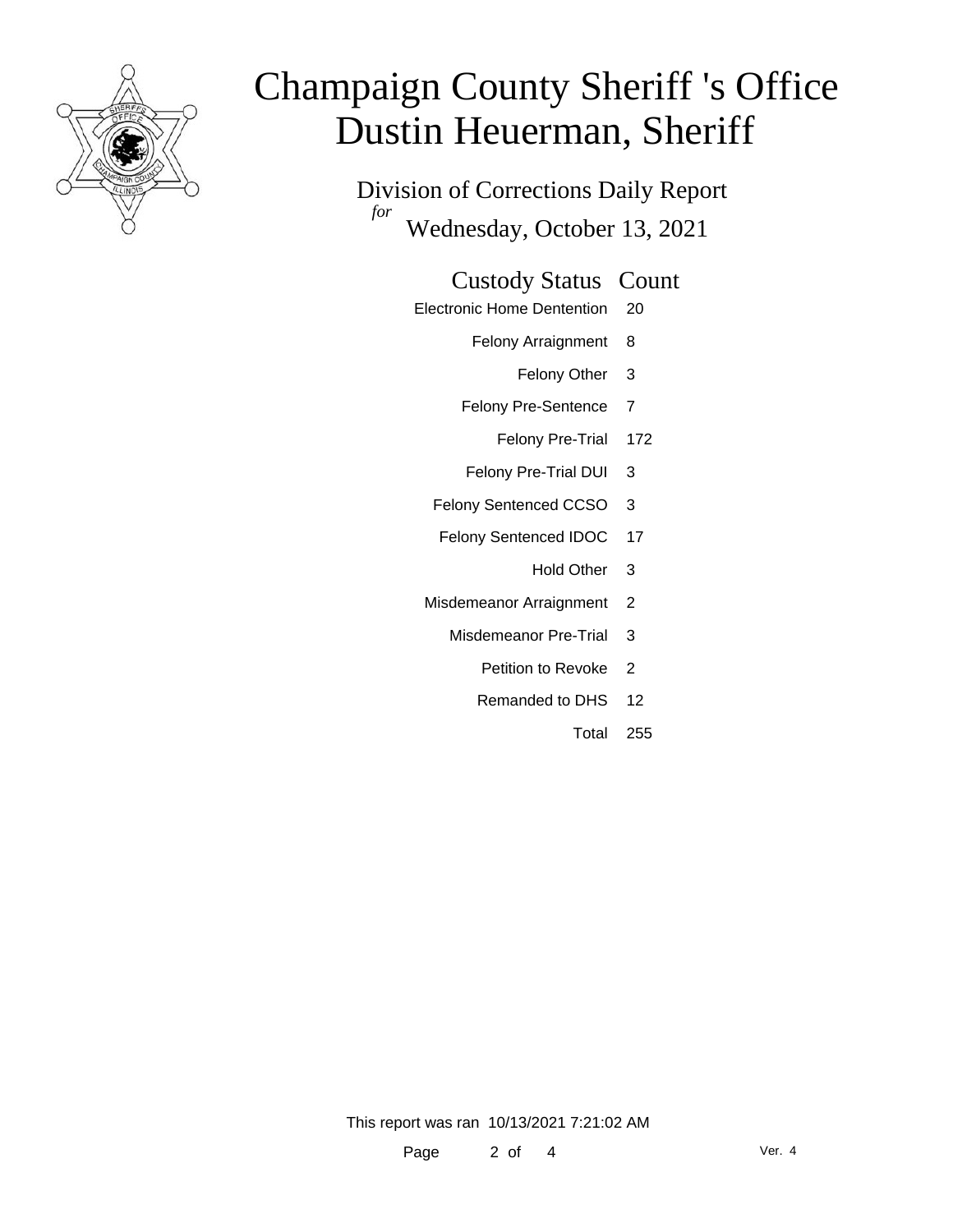

Division of Corrections Daily Report *for* Wednesday, October 13, 2021

### Inmates With Appointments

| Jailing Party Name                           | Location                       | Number of Records / Node |
|----------------------------------------------|--------------------------------|--------------------------|
| ADAMS, WENDY DELOISE                         | Courtroom K                    | 1 / Satellite Jail       |
| <b>BROWN, JAWON EDWARD</b>                   | Courtroom A                    | 1 / Downtown Jail        |
| COLE, ERIC JOSE                              | A-Visitation-SAT               | 1 / Satellite Jail       |
| <b>CRAIG, DAVUCCI DAVION</b>                 | Courtroom K                    | 1 / Satellite Jail       |
| DAVIS, DAMIEN DOMINIQUE                      | Courtroom K                    | 1 / Downtown Jail        |
| DAVIS, TAMIKA                                | Courtroom K                    | 1 / Satellite Jail       |
| DORRIS, LORENZO                              | Courtroom B                    | 1 / Satellite Jail       |
| GRAY, JAMARH EMERE                           | Courtroom K                    | 1 / Out of Facility      |
| HILL, XAVIER LENSHAUN                        | Courtroom K                    | 1 / Satellite Jail       |
| JONES, MARTELL DEANGELO                      | Courtroom A                    | 1 / Satellite Jail       |
| MCCLENDON, CALVIN M                          | Out of County Court<br>Hearing | 1 / Downtown Jail        |
| MOORE, ANDREW LEE, Junior                    | Courtroom K                    | 1 / Satellite Jail       |
| MOORE, CALVIN DEAN                           | Courtroom L                    | 1 / Downtown Jail        |
| NAVA, JOSE ARREOLA                           | Courtroom K                    | 1 / Satellite Jail       |
| PALMER, TAKIARA EULMA                        | Courtroom K                    | 1 / Satellite Jail       |
| PETTIGREW, CAREY CORNITRIAS<br><b>DEOBLO</b> | Courtroom K                    | 1 / Downtown Jail        |
| SMITH, JENNIFER LYNNE                        | Out of County Court<br>Hearing | 1 / Satellite Jail       |
| TUELL, ROBERT STEPHEN                        | Courtroom L                    | 1 / Out of Facility      |
| WASHINGTON, MALCOLM LEGEIE                   | Courtroom K                    | 1 / Satellite Jail       |

### **Transfers**

| AYERS, LARRY SMITH III | Surety Bond                  | Satellite Jail |
|------------------------|------------------------------|----------------|
| COOPER, ROBERT DWAYNE  | <b>Charges Dismissed</b>     | Satellite Jail |
| JONES, BOBBY RAY       | Released on Own Recognizance | Satellite Jail |

This report was ran 10/13/2021 7:21:02 AM